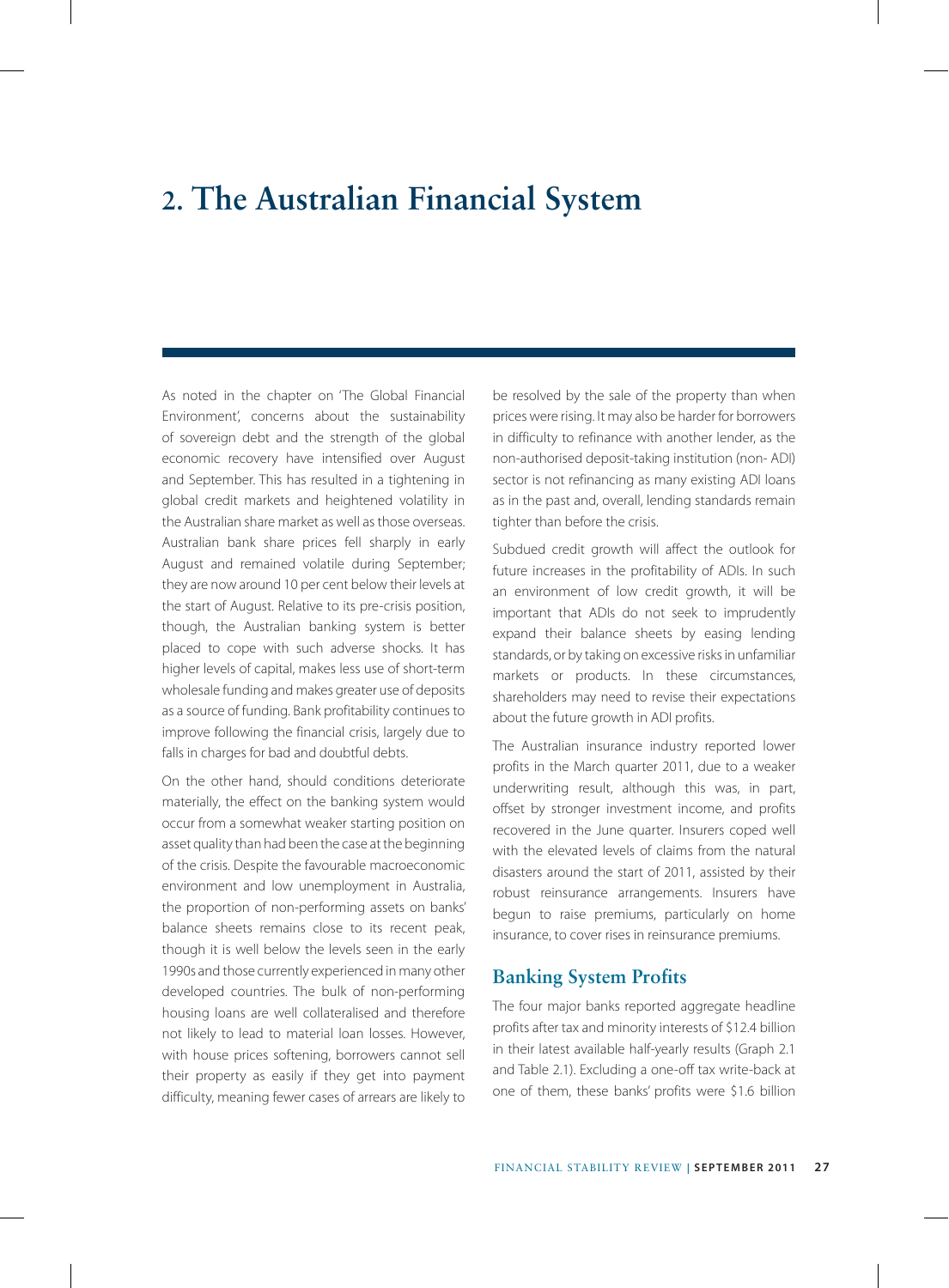

(17 per cent) higher than in the same period a year earlier. The major banks' average return on equity in the latest half year was 17 per cent in annualised terms, which is broadly in line with the pre-crisis average (Graph 2.2). The increase in profitability in the latest half year was largely driven by a further



reduction in bad and doubtful debt charges. Underlying revenue growth was steady at around 4 per cent over the same period a year earlier, comparable to the growth rate in the past couple of years, but well down on pre-crisis rates. Aggregate bad and doubtful debt charges were \$2.6 billion in the latest half year, down about 60 per cent from the 2009 peak, though still above the pre-crisis average. As discussed further below, the major banks' nonperforming assets have levelled out recently, but are yet to show a marked decline from their recent peak.

Net interest income, the main source of income for these banks, rose by 5 per cent over the year, a slower rate of growth than in earlier periods. This reflected

| Table 2.1: Major Banks' Half-yearly Profit Results <sup>(a)</sup> |                                |  |
|-------------------------------------------------------------------|--------------------------------|--|
|                                                                   | Consolidated global operations |  |

|                                             | 2010            | 2011            | Change          |
|---------------------------------------------|-----------------|-----------------|-----------------|
|                                             | <b>Sbillion</b> | <b>Sbillion</b> | <b>Sbillion</b> |
| Income                                      |                 |                 |                 |
| Net interest income                         | 23.1            | 24.2            | 1.1             |
| Non-interest income                         | 10.7            | 11.0            | 0.4             |
| <b>Expenses</b>                             |                 |                 |                 |
| Operating expenses                          | 15.7            | 16.5            | 0.8             |
| Bad and doubtful debts                      | 4.7             | 2.6             | $-2.1$          |
| Profit                                      |                 |                 |                 |
| Net profit before tax                       | 13.4            | 16.1            | 2.7             |
| Net profit after tax and minority interests | 9.6             | 12.4            | 2.8             |
|                                             |                 |                 |                 |

(a) Half year to March for ANZ, NAB and Westpac; half year to June for CBA

Sources: RBA; banks' annual and interim reports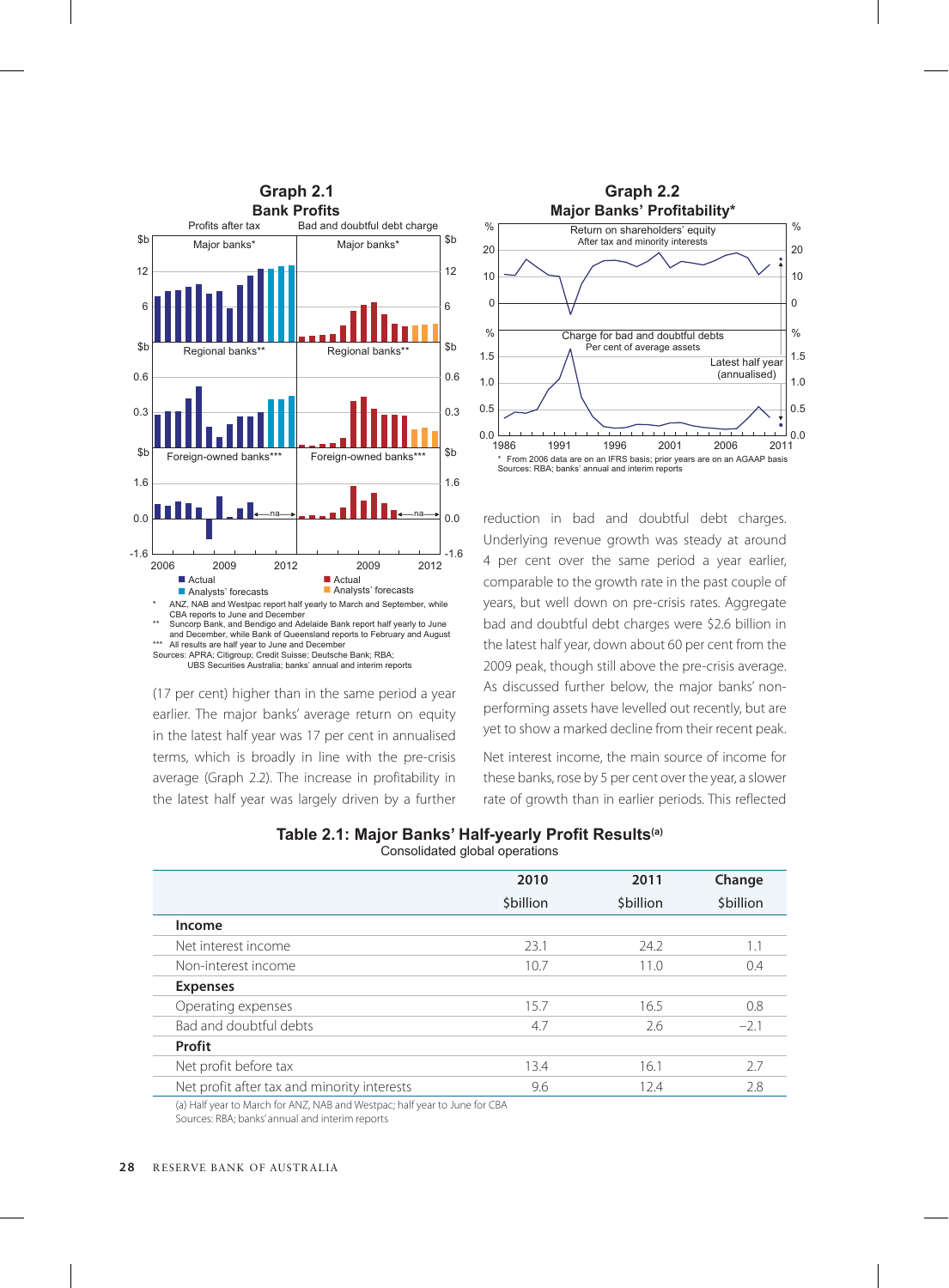subdued growth in interest-earning assets. The average net interest margin was also down slightly over the year, but was broadly steady compared with the previous half year (Graph 2.3). Non-interest income increased by 3 per cent over the year, as a rise in revenue from the banks' wealth management and life insurance operations more than offset lower trading and investment income. The major banks with general insurance operations also reported lower income from this source due to increased claims associated with the natural disasters earlier in the year. However, general insurance income only accounts for a very small share of these banks' operating income.



The profitability of the major banks' overseas operations, which account for about one-quarter of their consolidated profits in aggregate, has generally strengthened in the past year. In part, this reflects an improvement in their New Zealand operations, which has been supported by economic recovery and improving asset quality.

The major banks that released their June quarter trading updates in mid August reported mixed profit results for the quarter, characterised by softer trading income and higher net interest margins. Looking ahead, equity market analysts are forecasting more modest increases in the major banks' profits in 2012, as bad and doubtful debt charges are expected to

level out and credit growth to remain weak. Analysts believe that if the major banks are to improve their profitability in this environment, they will need to reduce their costs, even though their cost-to-income ratios are already among the lowest in the world. The major banks' headline cost-to-income ratio was mostly unchanged in their latest half-year results and remains in line with the average since 2008.

The regional Australian banks' latest half-yearly profits increased slightly compared with the previous year, with modest revenue growth supported by a small further decrease in bad and doubtful debt charges. Though their profits, in aggregate, have recovered noticeably since 2009, they remain below pre-crisis levels. The slower profit recovery compared with the major banks reflects a more modest decline in the regional banks' bad and doubtful debt charges since their 2009 peak, slower asset growth and a weaker trend in net interest margins. The latest halfyearly results for the two regional banks with a larger relative exposure to Queensland were adversely affected by the natural disasters there in early 2011. However, analysts generally expect these effects to be temporary and have forecast growth in profits and a reduction in bad and doubtful debt charges for these banks in the second half of 2011.

The foreign-owned banks operating in Australia recorded a further increase in their profits in the six months to December 2010, assisted by falls in bad and doubtful debt charges at the foreign bank branches. In aggregate, the foreign banks' profits are now broadly similar to the levels recorded between 2006 and mid 2008. Aggregate profits for credit unions and building societies (CUBS) have also increased steadily since late 2009 and are now above pre-crisis levels.

#### **Asset Quality**

Banks' asset performance has been broadly steady over recent quarters, with the ratio of non-performing assets to total on-balance sheet assets hovering around 1.7 per cent since early 2010 (Graph 2.4). Of this, the ratio of impaired assets – consisting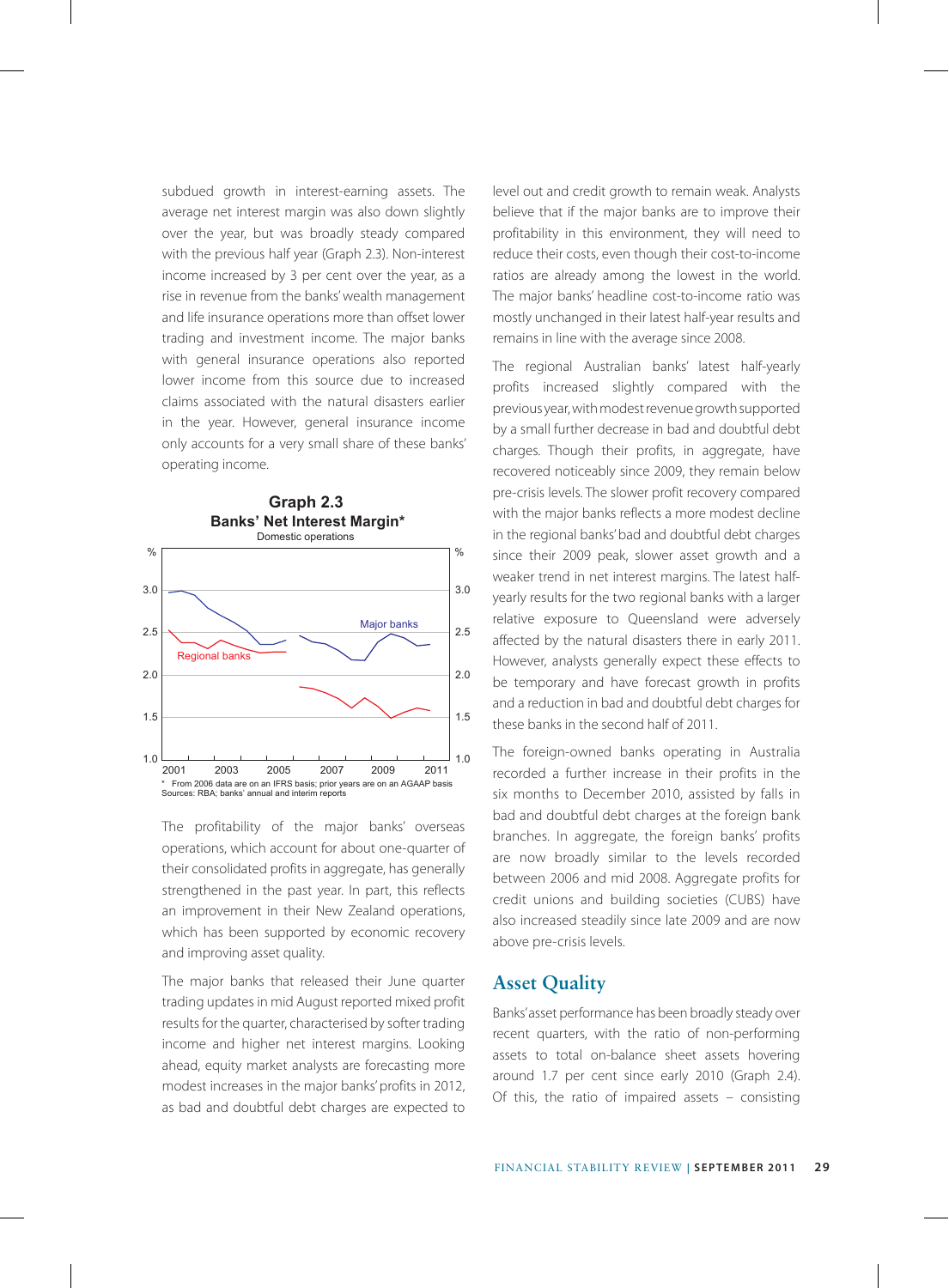



**Banks' Non-performing Assets Graph 2.6**



non-household loans Source: APRA

mostly of facilities that are not well-collateralised – has declined slightly to about 1.1 per cent in June, down from 1.3 per cent in March 2010. The rate at which loans have been moving out of impairment due to write-offs or 'curing' has exceeded inflows of newly impaired assets in recent quarters, causing a slight decrease in the level of impaired assets (Graph 2.5). The remaining component of non-performing assets is 'past-due' loans – those that are well covered by collateral but have repayments overdue by at least 90 days. The ratio of past-due loans to total on-balance sheet loans was 0.5 per cent in June, up from 0.4 per cent in March 2010. Even though the banks' total non-performing assets ratio remains around 80 basis points above its average over the past decade, it is still well below the early 1990s peak of over 6 per cent. It also compares favourably with the non-performing asset ratios seen in some other developed countries.

In the banks' domestic portfolio, the ratio of non-performing loans to total on-balance sheet loans has been broadly steady, at around 1.9 per cent, since September 2010 (Graph 2.6). The business loan portfolio has improved modestly, such that the non-performing share has fallen by 20 basis points to 3.5 per cent since September 2010. By contrast, the share of banks' housing loans that are nonperforming has drifted up over this period, to around 0.8 per cent in June.

Unlike non-performing business loans, most nonperforming housing loans are classified as past due rather than impaired and it is this past-due component that has increased most over the past year (Graph 2.7). As discussed further in the 'Household and Business Balance Sheets' chapter, much of the recent increase in housing arrears is due to loans that were taken out prior to 2009 when lending standards were weaker, with more recent loans tending to perform better. Because the bulk of these loans are well collateralised, and likely to remain so even if housing prices were to fall significantly, lenders' housing loan losses should remain low.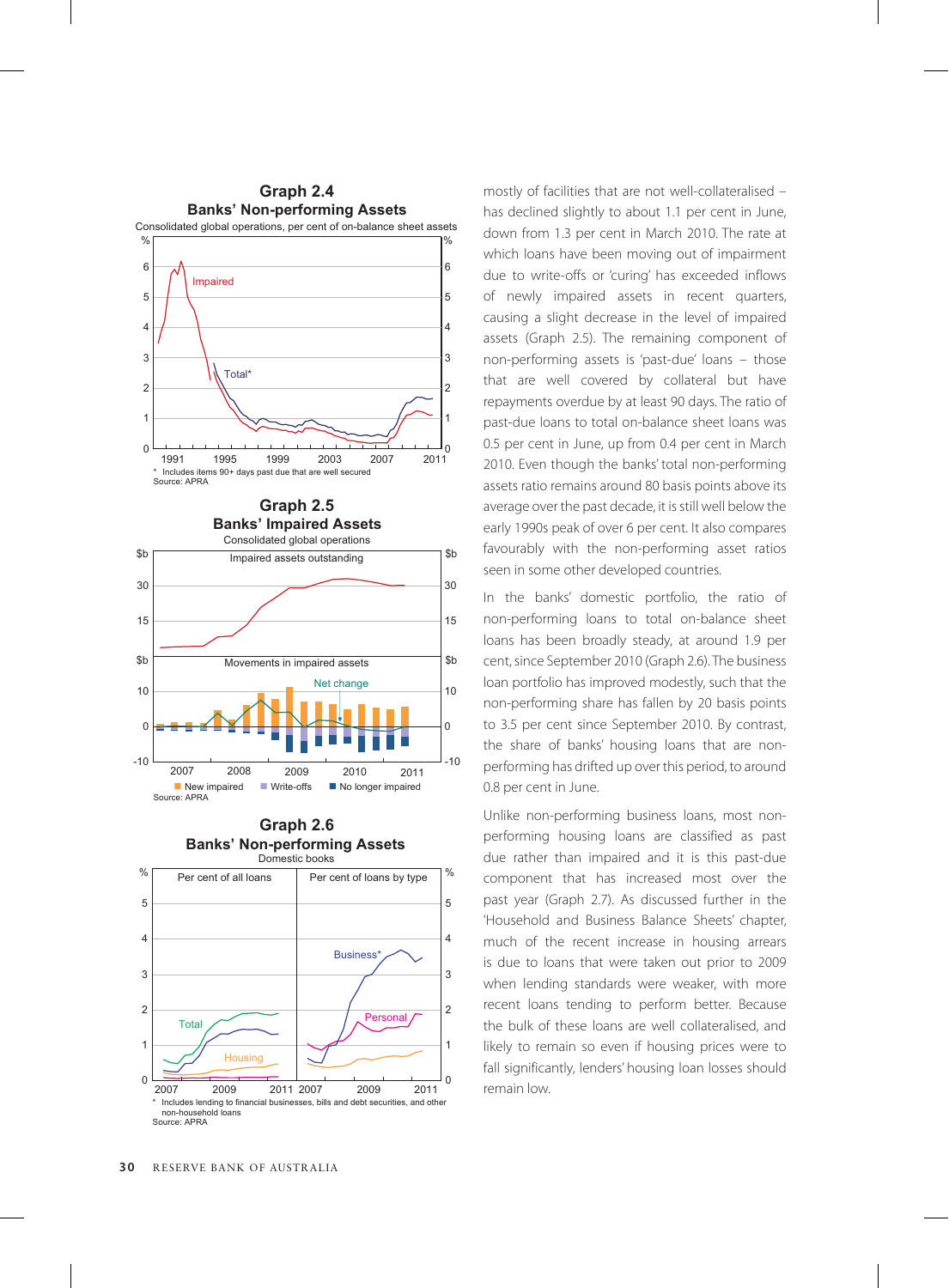

A concern would arise if the extent of provisioning for these non-performing assets proved to be inadequate, which would weigh on future profit growth. In the current circumstances, it is likely that fewer cases of arrears will be resolved by the voluntary sale of the property than when housing prices were rising. As well, arrears rates in ADIs' own books may be behaving differently from the past: for example, the decline in the securitisation market may have resulted in some higher-risk borrowers who in previous years would have gone to the non-ADI sector, instead taking out loans from ADIs. The decline in the non-ADI sector also means these lenders are not refinancing as many existing ADI loans as in the past, which might otherwise have removed some loans at risk of falling into arrears from ADIs' books. Even though lending standards have tightened in the market overall as a result of these developments, individual lenders might find their own asset quality has deteriorated.

In the banks' domestic business loan portfolios, troubled commercial property exposures have been the main contributor to the high impairment rate in recent years. The share of commercial property loans that is impaired increased by about 40 basis points over the June quarter, to 5.7 per cent, although this is below its recent peak of 6.2 per cent in September 2010 (Graph 2.8). Much of the fall in impaired



commercial property assets from the recent peak has been due to the liquidation of a small number of sizeable bad debts. Consistent with the sale of this debt, specific provisions held against impaired commercial property exposures have generally declined since December 2009. The impairment rate for other types of business loans has also moderated over 2011, but it is still higher than average.

More detailed data from the major banks' Basel II Pillar 3 disclosures show that business loan write-off rates since early 2008 have been above average in the construction, property and business services (incorporating commercial property), and accommodation, cafes and restaurants sectors (Graph 2.9). Impairment rates remain above average in these sectors, and are also high for the agriculture, forestry, fishing and mining industry. The relatively large increase in the impairment rate on loans to the accommodation, cafes and restaurants sector over the year to March is reportedly partly due to the difficulties of some operators of pubs, clubs and hotels.

The major banks' domestic non-performing assets ratio has been broadly steady over the past year, at about 1.7 per cent, remaining below that of the smaller Australian-owned banks and foreign-owned banks (Graph 2.10). The share of non-performing assets on the foreign banks' books has declined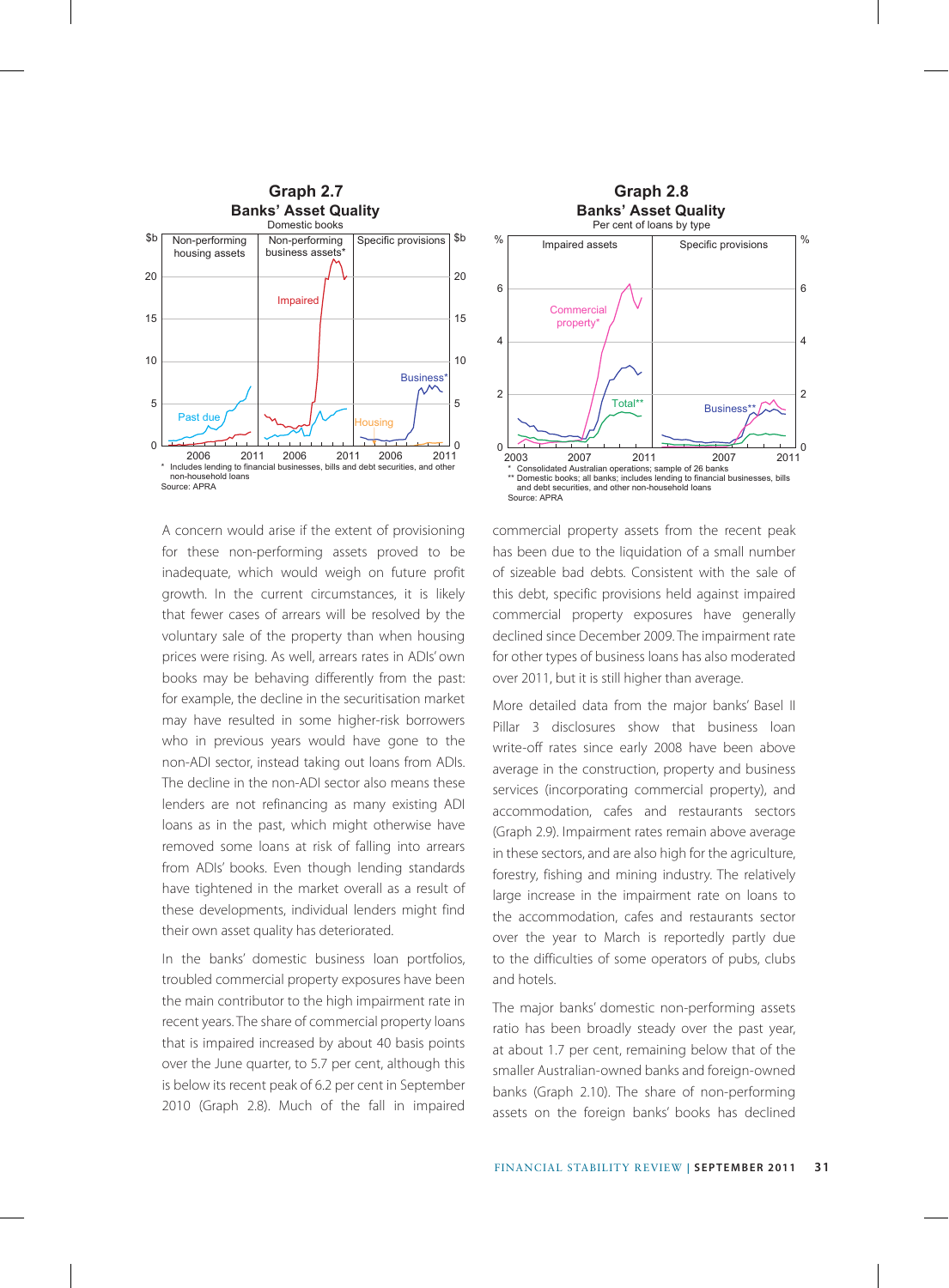

from a peak of about 3.3 per cent in mid 2009 to 2.3 per cent in June 2011. By contrast, the equivalent ratio for the smaller Australian-owned banks has continued to rise over recent quarters, reaching 3.6 per cent in June 2011, despite a turnaround in loans outstanding. The deterioration in loan performance has been evident across all portfolios, though commercial property exposures continue to account for the bulk of these smaller banks' impaired assets. The non-performing share of CUBS' loans has also increased, although it remains much lower than that for the banks, partly reflecting that a larger share of CUBS' loans is to households.

The performance of the Australian-owned banks' overseas assets has continued to improve in recent quarters. Since peaking in mid 2010, the ratio of non-performing overseas assets to total on-balance sheet assets has fallen from 0.4 per cent to 0.3 per cent in June 2011, although it remains above the pre-crisis level. The Australian banks' offshore operations to date have largely been concentrated in New Zealand and, to a lesser extent, the United Kingdom. Entities in New Zealand account for around 40 per cent of Australian-owned banks'



foreign exposures, arising mainly through the major banks' New Zealand-based operations. Loan performance in New Zealand has been improving recently as the economic recovery has strengthened. Asset quality at the banks' UK operations – about 20 per cent of their overseas assets – remains weaker.

Australian banks report little direct exposure to the euro area sovereigns regarded as being most at risk, and as at end March, none at all to Greek sovereign risk. Likewise, their exposures to euro area banks are low, accounting for less than 10 per cent of their total foreign claims and under 2 per cent of their total assets as at March (Table 2.2). The vast bulk of these exposures are to banks from the larger euro area countries, namely France, Germany and the Netherlands. Australian banks' exposures to banks from the countries in the euro area that have experienced the most severe fiscal difficulties are very small and have declined over the past year.

### **Lending Growth and Credit Conditions**

Banks' domestic lending has been growing at a subdued pace in recent years, as both households and businesses remain cautious in their borrowing behaviour. Bank lending to households increased by 4.9 per cent in annualised terms over the six months to July, down from 7.4 per cent in the six months to January 2011 (Graph 2.11). In recent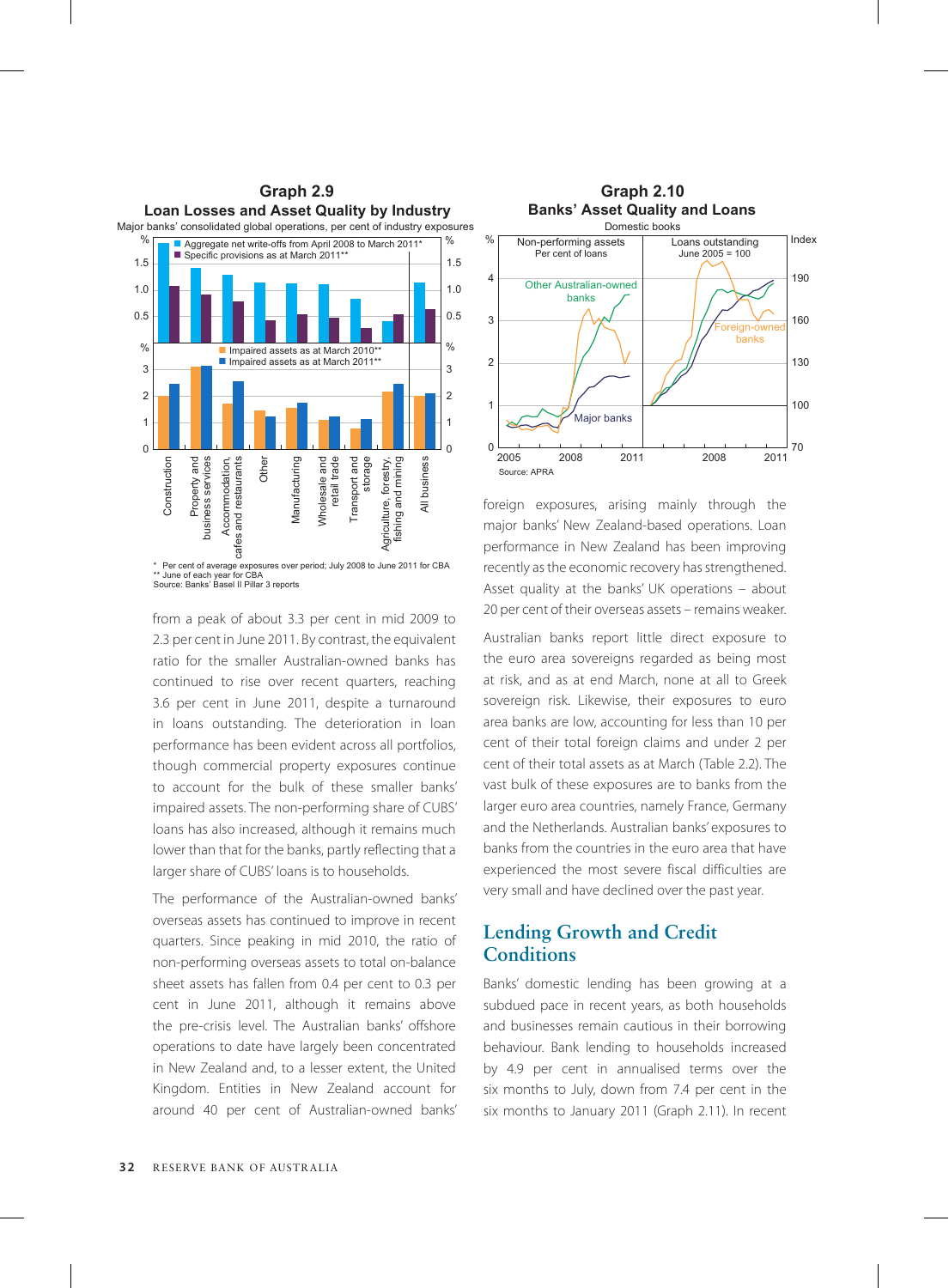|                                               | <b>Total</b> |                       | of which:<br><b>Banks</b> | Public<br>sector      | Private<br>sector     |
|-----------------------------------------------|--------------|-----------------------|---------------------------|-----------------------|-----------------------|
|                                               | \$billion    | Per cent<br>of assets | Per cent<br>of assets     | Per cent<br>of assets | Per cent<br>of assets |
| Euro area                                     | 55.9         | 1.9                   | 1.2                       | 0.2                   | 0.5                   |
| of which:                                     |              |                       |                           |                       |                       |
| Greece, Ireland, Italy,<br>Portugal and Spain | 7.8          | 0.3                   | 0.1                       | 0.0                   | 0.2                   |
| France, Germany and<br>the Netherlands        | 44.1         | 1.5                   | 1.1                       | 0.2                   | 0.3                   |

#### **Table 2.2: Australian Bank Claims on the Euro Area(a)**

Ultimate risk basis, as at March 2011

(a)Australian-owned banks and subsidiaries of foreign-owned banks; exposures include those to foreign-owned banks booked in Australia Source: APRA

years, the foreign-owned and smaller Australianowned banks have seen slower growth in their household lending than the major banks.

After contracting over much of the past two and a half years, bank lending to businesses expanded by 3.4 per cent in annualised terms over the six months to July, though monthly data point to it being flat in recent months. There has been some variation across institutions, with foreign-owned banks experiencing a more pronounced pick-up in their business lending, while lending by the smaller Australianowned banks has continued to contract. There was a modest increase in bank credit to both non-financial corporations and unincorporated businesses over the first half of the year, while bank lending to financial corporations declined (Graph 2.12). Recent industry liaison indicates that demand for credit by businesses remains quite weak, mainly reflecting businesses' uncertainty about the economic outlook and subdued conditions in sectors most exposed to the strong Australian dollar and weak retail spending.

As the more cautious approach to borrowing by households and businesses is unlikely to change in the near term, lenders are having to adapt to much slower rates of credit growth than they were accustomed to in the pre-crisis period. Adapting to this environment will help avoid the risks that would be involved in trying to sustain earlier growth rates, for example by



#### **Business Credit by Borrower Graph 2.12**

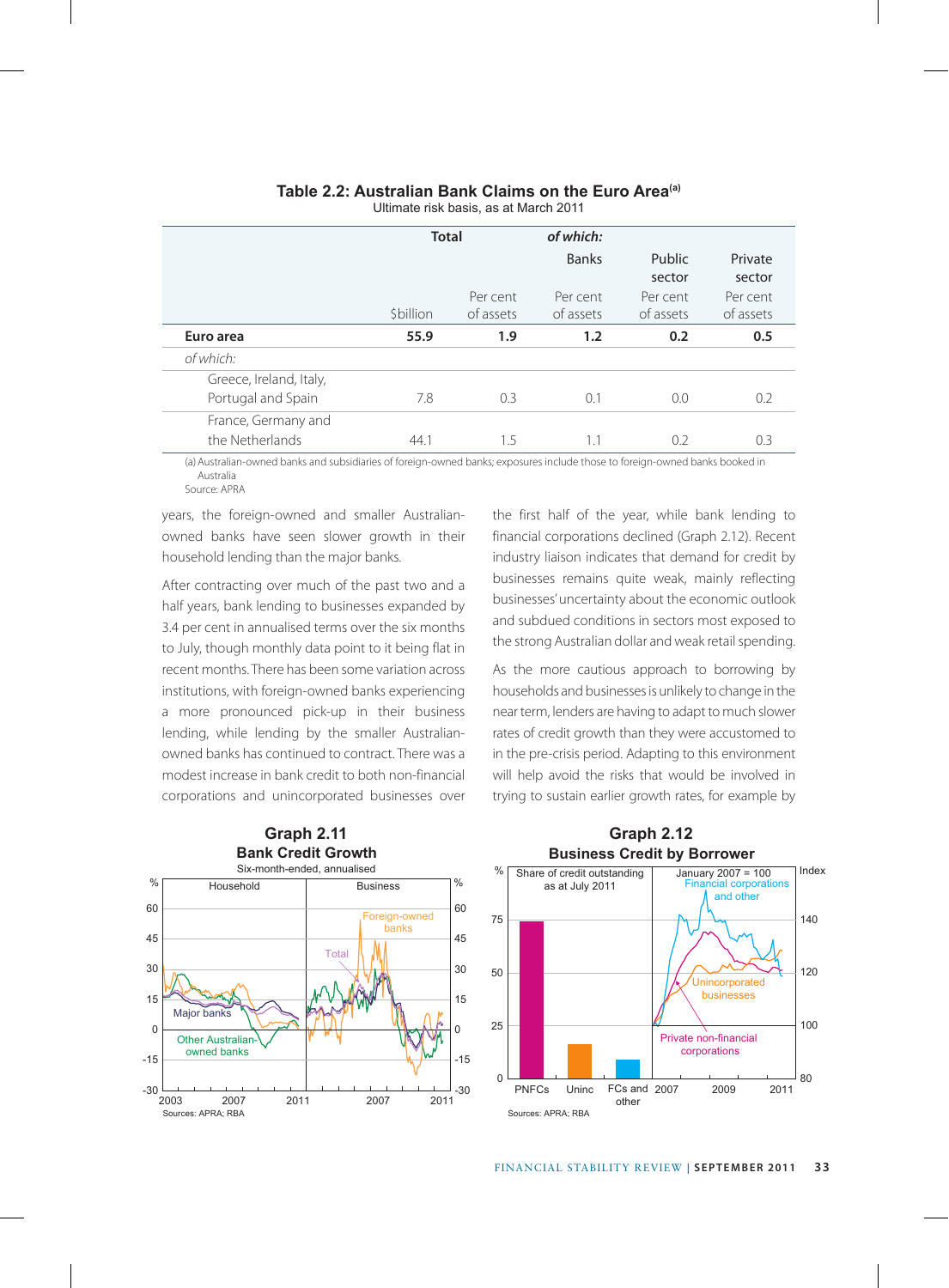lowering lending standards or imprudently expanding into new products or markets.

There has been an increase in competition in the residential mortgage market in the past year. Signs of increased competition recently include higher discounts being offered on housing loans, lower fees and increases in maximum allowable loan-tovaluation ratios from 90 to 95 per cent. There has been an increase in mortgage refinancing activity in recent months as borrowers have sought better deals, exit fees have been removed or reduced and a greater volume of fixed-rate loans have matured than is typical.

However, in some other respects, lending standards remain tighter than before 2009. The share of lowdoc lending has continued to fall in recent years, partly in response to the recent introduction of more stringent responsible lending guidelines that require lenders to verify a borrower's capacity to repay. Lenders also have more conservative debtserviceability requirements than they did in earlier years, including using higher interest-rate buffers in their assessments of repayment capacity. As discussed further in the 'Household and Business Balance Sheets' chapter, recent mortgage borrowers have tended to perform better than earlier cohorts, even with the recent increases in interest rates, which is consistent with a tightening of lending standards since 2008.

In business lending, competitive pressure to ease lending standards has generally been less intense than in the residential mortgage market. While margins have reportedly continued to narrow in the wholesale segment, margins on other business loans have been little changed over the past year.

#### **Capital**

The Australian banking system remains well capitalised, with the aggregate Tier 1 capital ratio increasing by a further 0.3 percentage points over the six months to June, to 10 per cent of risk-weighted assets (Graph 2.13). This increase was mostly due to dividend reinvestments and a sizeable proportion of earnings being retained in their latest half-yearly results; risk-weighted assets were broadly unchanged over this period. Banks have continued to run down their stocks of subordinated debt over recent years, resulting in a decline in Tier 2 capital. They have done so because these instruments in their current form will not be eligible to be included in capital under the Basel III framework after the transition period ends. Credit unions and building societies have maintained their higher capital ratios, with the aggregate Tier 1 capital ratio around 15 per cent in June.

From a longer-run perspective, the Australian banks' Tier 1 capital ratio has increased substantially since 2007 as they have responded to market pressures for banks globally to hold more capital as well as in anticipation of tougher regulatory requirements. As a result, the Australian banks are well placed to meet the new Basel III capital adequacy requirements with high-quality capital such as common equity and retained earnings. As noted in the 'Developments in the Financial System Architecture' chapter, the Australian Prudential Regulation Authority (APRA) has recently released a consultative document on how it intends to implement the Basel III framework in Australia, with a faster timetable in certain key areas than the global requirements.

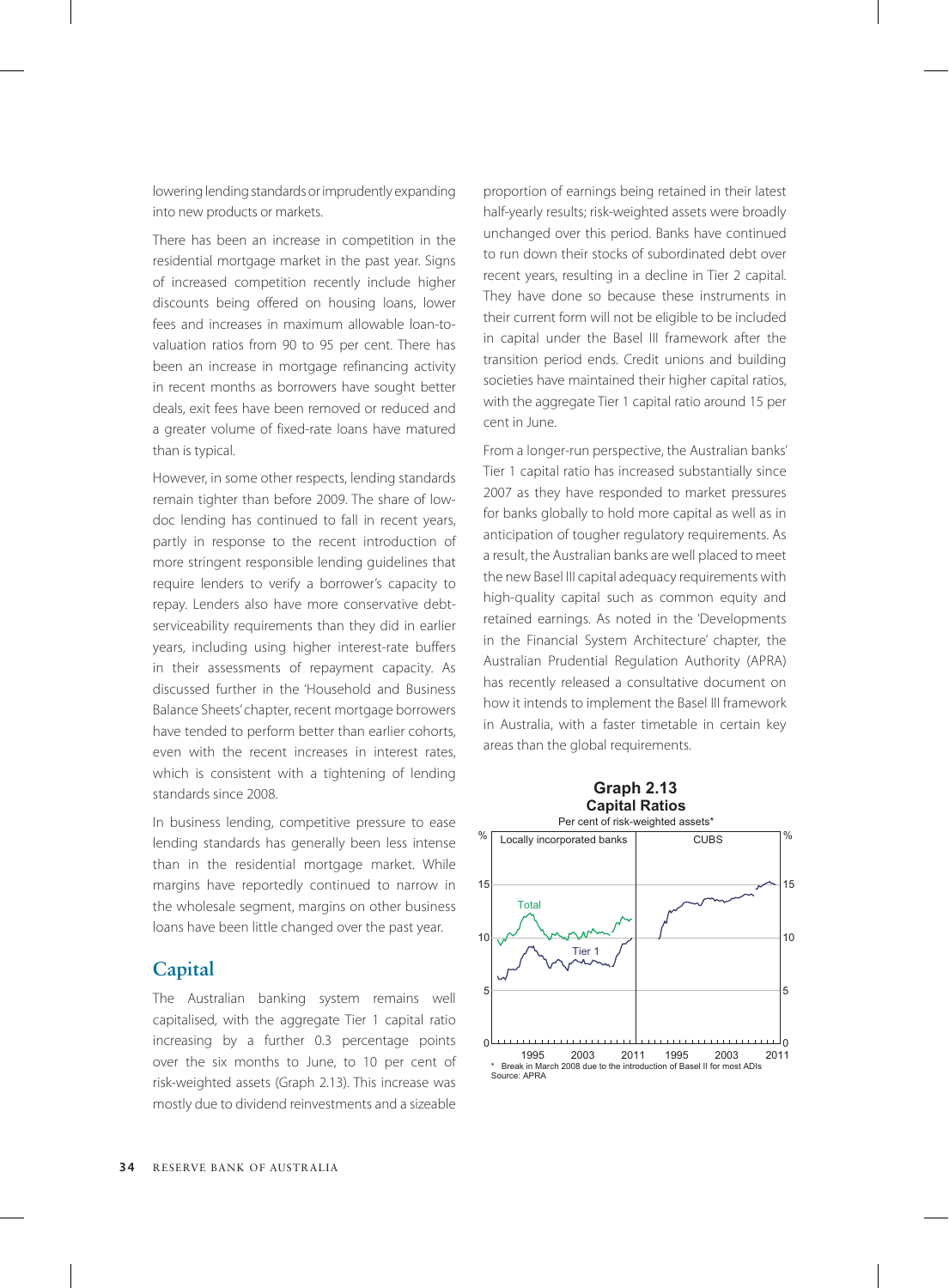#### **Financial Markets' Assessment**

After a period of relative stability for much of the past year, there was a sharp increase in the volatility of Australian bank share prices in August and September associated with the turbulence in global financial markets. Bank share prices have fallen by around 10 per cent since the start of August, although there have been some sizeable swings during this period (Graph 2.14). These movements in bank share prices have generally been in line with the broader share market over this time. The increased market uncertainty during August and September was also reflected in increases in Australian banks' credit default swap (CDS) premia – the price investors pay to insure against the default on bank debt – but to a lesser extent than those of many large banks overseas.



The major banks continue to be viewed favourably by the international credit rating agencies. A decision by Moody's to downgrade the credit ratings of the major banks by one notch in May, from Aa1 to Aa2, had minimal market impact, as it was well anticipated and only brought Moody's ratings into line with those of Standard & Poor's (S&P). Moody's decision was primarily based on its reassessment of the risks associated with these banks' offshore wholesale funding, though the agency also considered the official sector to be supportive relative to many other jurisdictions.

There have also been several changes to the credit ratings of the regional banks in the past six months. S&P is still reviewing its global bank credit rating methodology and at this stage, it is expected to announce the outcome of its review later this year.

#### **Funding Conditions and Liquidity**

Overall, Australian banks have faced a favourable funding environment for much of the past year, though the latest bout of global market uncertainty has caused some tightening of wholesale funding conditions since July. Growth in deposits has remained strong over the past six months, averaging over 10 per cent on an annual basis, and continuing to exceed credit growth by a significant margin (Graph 2.15). Within this, there has been strong growth in deposits from both households and businesses, and across most types of ADIs. Underlying this growth in deposits has been an increase in the rate of household saving in recent years, some of which has flowed to the ADI sector, and robust growth in business sector profits, particularly in the resources sector. Competition in the deposit market has abated somewhat recently, especially for wholesale deposits, partly because banks are becoming more discriminating as they take into account the liquidity implications of these deposits under the Basel III liquidity rules.



# **Graph 2.15**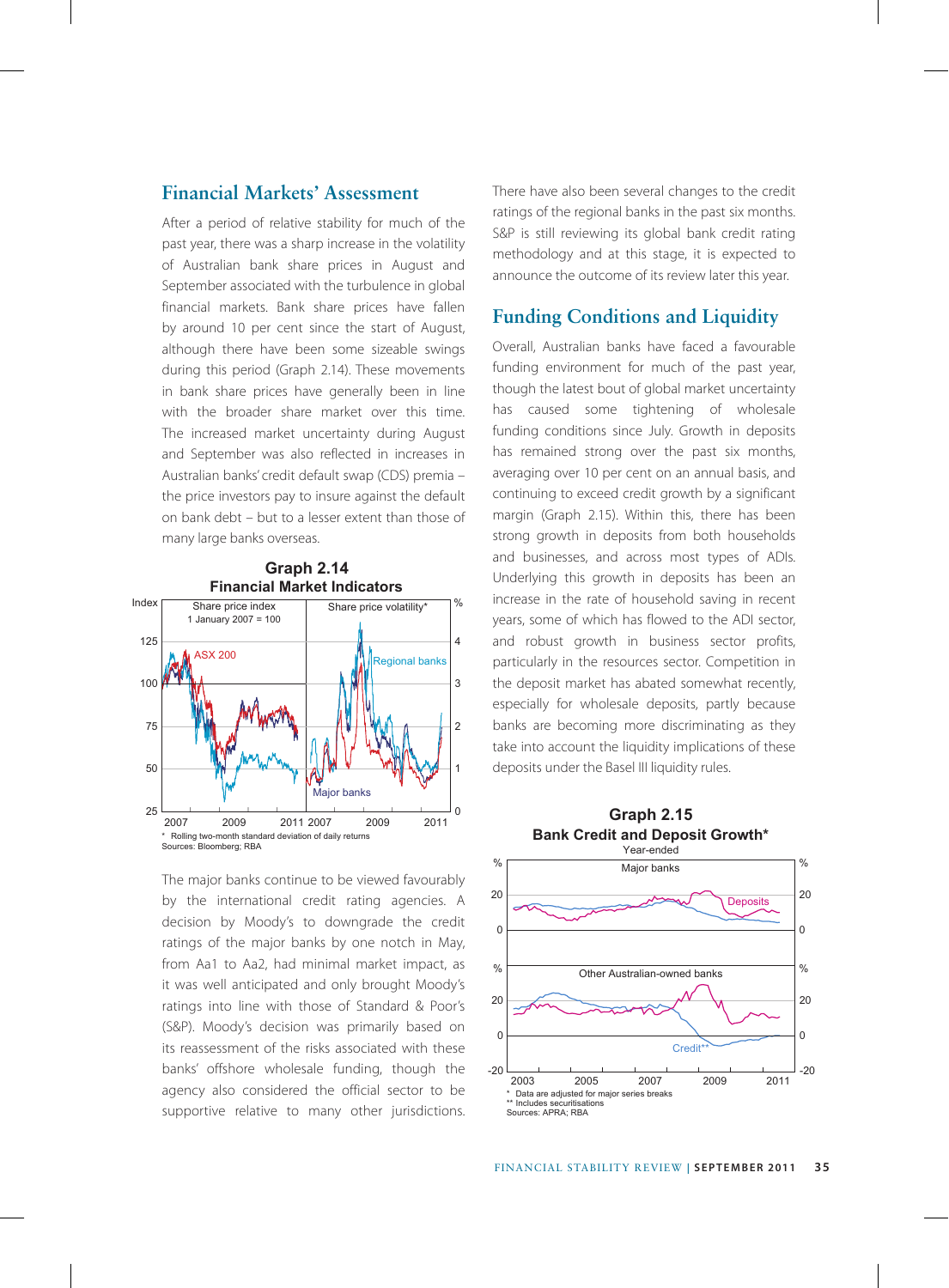As a result of the rapid growth of deposits and subdued growth in credit over a number of years now, the difference between ADIs' loans and deposits – a measure of the funding that needs to be filled from wholesale and other sources – has declined by about one-sixth since 2008, to around \$700 billion in June (Graph 2.16). Consistent with this, domestic deposits now account for about one-half of banks' funding liabilities, up from twofifths in 2008 (Graph 2.17). As well as increasing the share of their funding from deposits, banks have also sought to lengthen the maturity of their wholesale funding over recent years in response to market and regulatory pressure. Short-term wholesale funding





has fallen from about one-third of total bank funding in 2007 to around one-fifth during the past year, while the long-term wholesale funding share has risen from about one-sixth to more than one-fifth over the same period.

Banks maintained good access to domestic and offshore wholesale bond markets during the past year. Their reduced wholesale funding requirement has allowed them to take a more opportunistic approach to their bond issuance, issuing when pricing has been most attractive. Over the eight months to end August, the value of bonds issued was slightly less than matured, so the value of bonds outstanding fell (Graph 2.18). Banks also raised less wholesale funding from offshore than matured in the past year meaning that, in net terms, they have been repaying some of their foreign liabilities. While Australian banks have had limited bond issuance since July, discussions with the banks indicate that many of them are already ahead on their wholesale funding plans for the year, allowing them to hold back from issuing bonds during periods of heightened market volatility.

While there has been some tightening in wholesale funding conditions due to the recent global market turbulence, the overall effect has been modest compared with some other countries, and to conditions globally in 2008. Domestic secondary

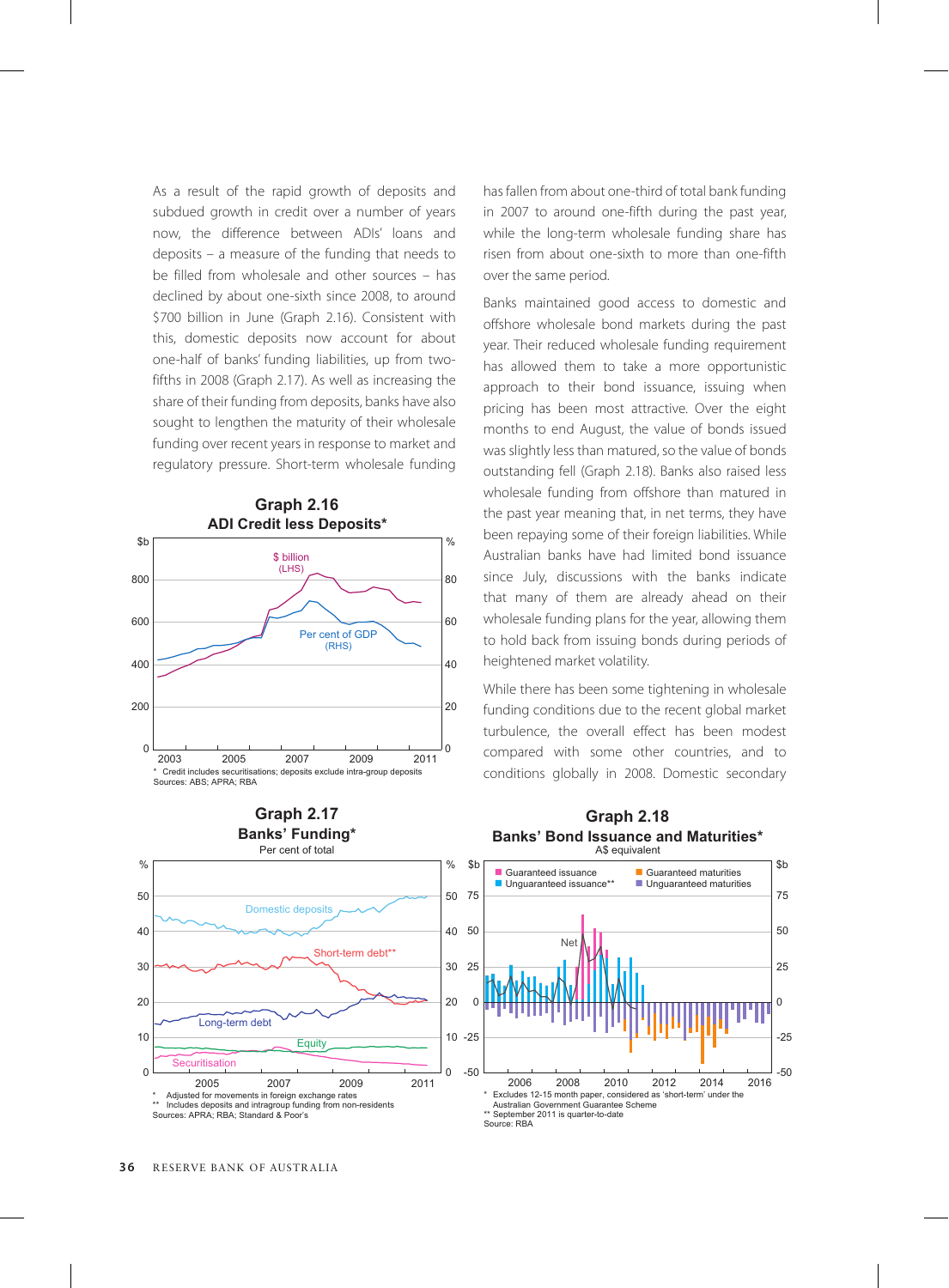market spreads on the major banks' three-year debt, for instance, have traded within a range of about 110 to 150 basis points over Commonwealth Government securities (CGS) over the past six months compared with around 200 basis points for most of 2008 (Graph 2.19).

Some banks have repurchased their governmentguaranteed bonds that have around one year or less left before maturity and replaced them with unsecured debt. In total, banks bought back around \$13 billion of their guaranteed bonds over the past year. Many of these repurchases were securities that mature in the first quarter of 2012, a period of larger-than-average maturities of guaranteed bonds. Together with the \$23 billion of guaranteed bonds that matured over the past year, repurchases have helped reduce banks' guaranteed wholesale liabilities outstanding, to around \$120 billion in August, down from around \$155 billion in mid 2010.

Conditions in the residential mortgage-backed securities (RMBS) market have generally improved this year. Issuance in the first half of 2011 was the strongest since 2007, with the major banks accounting for around one-half (Graph 2.20). A tightening of spreads in the secondary market has supported primary transactions and reduced the extent of support by the Australian Office of Financial Management, which only participated in around one-half of the number of transactions this year (7 per cent of the value). While there has been some issuance of commercial mortgage-backed securities this year, it remains very low compared with pre-crisis levels.

Banks have continued to increase their holdings of liquid assets, such as cash, deposits and highly marketable securities. Of this, government securities now make up a larger share than prior to the crisis, although the proportion has been stable for a couple of years. As banks have also reduced their use of short-term wholesale funding, the ratio of liquid assets to short-term wholesale liabilities has increased strongly over recent years.

Overall, with higher capital levels and a stronger liquidity and funding position, the Australian



banking system is better placed to cope with periods of market strain than it was before the crisis.

#### **General Insurance**

Following the natural disasters early in the year, the general insurance industry reported lower profits in the March quarter 2011, although profits have since recovered. A large underwriting loss in the March quarter was partly offset by stronger investment returns, so the annualised return on equity only dipped to 7 per cent, before returning to about 16 per cent in the June quarter on an improved underwriting result (Graph 2.21). An important factor limiting the financial impact of the disasters in the March quarter has been the insurers'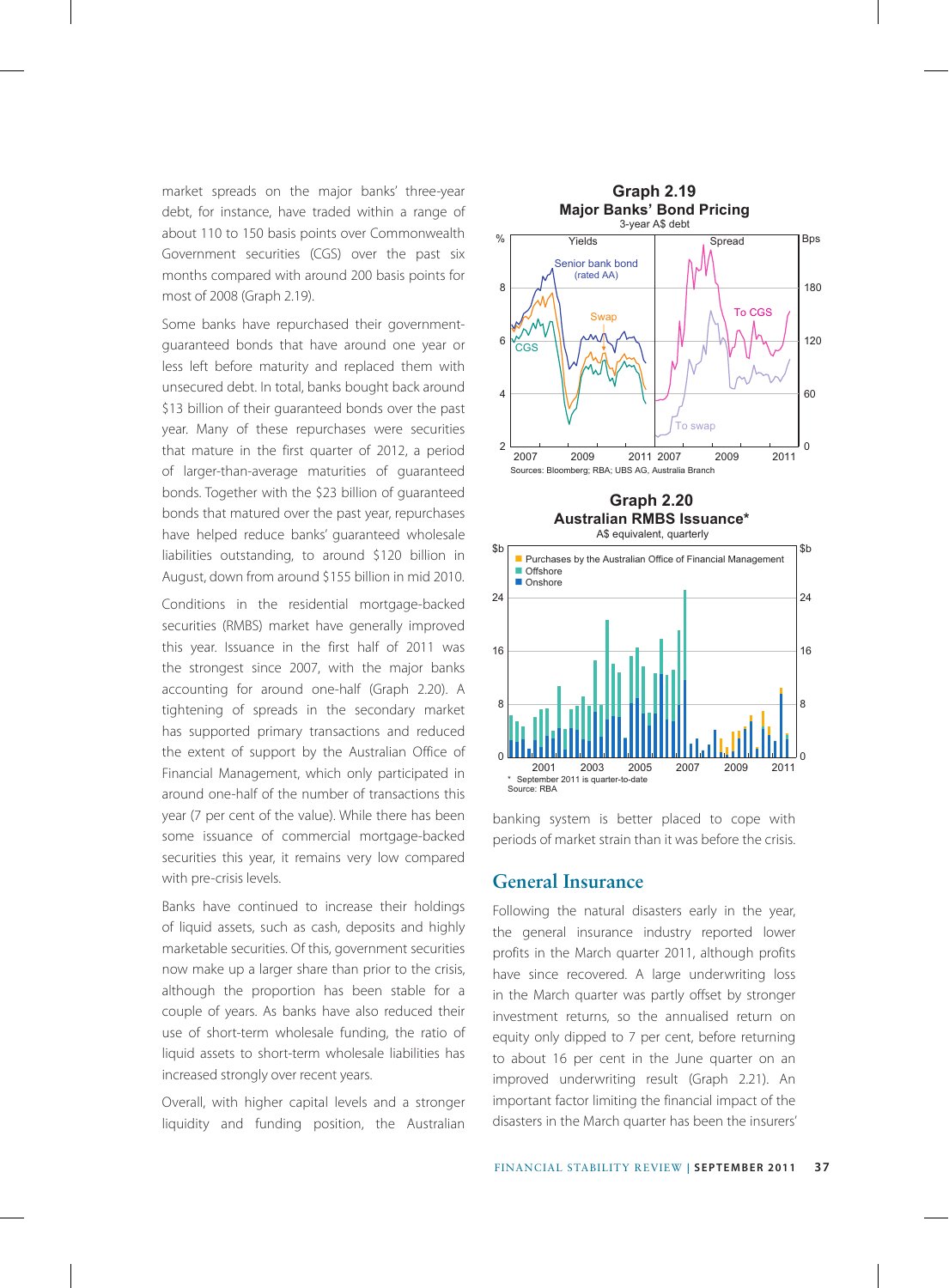

reinsurance arrangements, as around three-quarters of the claims relating to the recent Australian natural disasters were covered by reinsurance with private-sector reinsurers. Australian insurers' exposure to the 2010 and 2011 Christchurch earthquakes is also significantly limited by reinsurance, particularly from the New Zealand government-owned Earthquake Commission. The estimated claims, net of reinsurance, on Australian insurers resulting from the March 2011 Japanese earthquake and tsunami were relatively small. The only Australian insurer with a notable exposure to the Japanese disasters is QBE, with estimated claims of US\$137 million, net of reinsurance, mainly coming from its marine and energy insurance business lines.

As a result of the natural disasters, insurers are facing higher reinsurance costs and have started to pass these on through higher premiums, particularly on home insurance policies. Estimates of the increases in insurers' reinsurance premiums vary widely, but most are in the range of 20 to 60 per cent, which is expected to translate to an average premium increase for consumers of about 5 to 10 per cent.

The Government has established the Natural Disaster Insurance Review to examine the availability and affordability of natural disaster insurance, with a focus on flood insurance, given that many insured homes affected by the Queensland floods did not have cover for riverine flooding. The Review estimates that around 3 to 6 per cent of homes across Australia face a modest level of flood risk, and 1 per cent face a high risk of flooding. In its preliminary report, the Review has canvassed three options:

- 1. Automatic flood cover;
- 2. Automatic flood cover with the ability to 'opt out'; or
- 3. No change to the existing practice.

The automatic flood cover options could be accompanied by a premium subsidy for home owners in high-risk areas. The argument for a subsidy is that the premiums in high-risk areas could otherwise be prohibitively high, and some home owners may choose not to have insurance. The Review is currently considering submissions and is expected to submit its final report to the Government by the end of September 2011. In the meantime, a growing number of policies offer riverine flood cover and the Insurance Council of Australia expects this to increase to over 80 per cent of policies sold by January 2013, as additional flood mapping becomes available.

The general insurance industry coped well with the elevated level of claims and remains well capitalised, holding capital as at June 2011 equivalent to about 1.8 times APRA's minimum capital requirement. This was down from 1.9 times as at December 2010. APRA is continuing its review of general insurers' capital standards, with the aim of making them more risksensitive and to harmonise the capital framework for life and general insurance. The review will also more closely align the insurance capital framework with that for ADIs, where appropriate.

Insurers' strong capital levels are reflected in their high credit ratings: the Australian operations of the largest insurers are rated A+ or higher by S&P. The large Australian insurers' share prices are down by more than 20 per cent since the beginning of the year, compared with a fall of about 15 per cent for the broader market, which is similar to the movements of overseas insurers relative to broad market indices (Graph 2.22).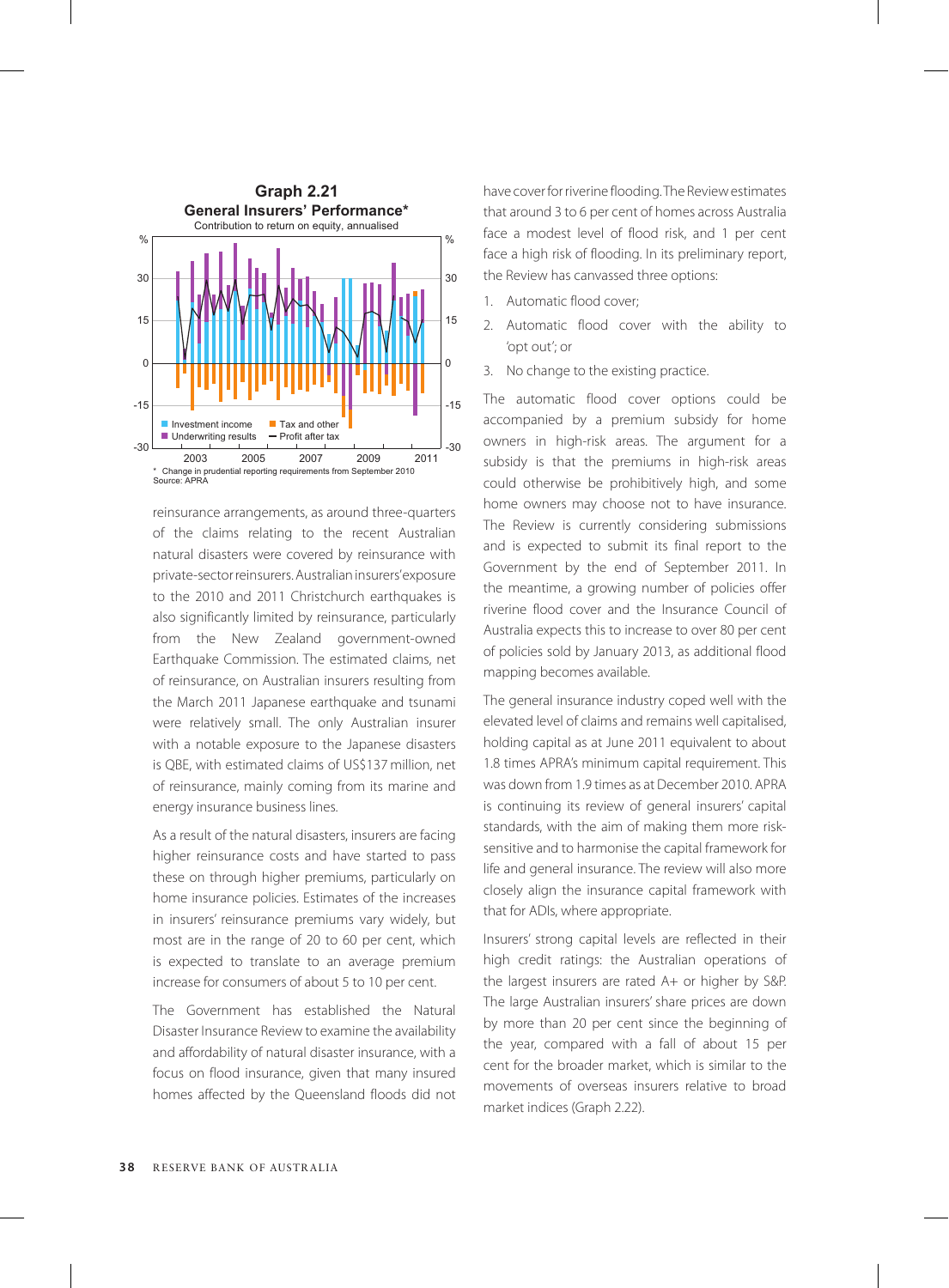

The two largest providers of lenders' mortgage insurance (LMI) in Australia, Genworth and QBE, have reported solid results in the first half of 2011. A key risk for the LMIs is the possibility of increased claims in the event that housing arrears continue to rise and housing prices remain weak. However, these two LMIs are well capitalised and both are rated AA- by S&P. The credit rating of Genworth's Australian operation has been unaffected by S&P's recent ratings downgrade of Genworth's US mortgage insurance operations, which reported a larger-than-expected loss in the June quarter 2011. In confirming Genworth Australia's rating, S&P stated that it had limited links to the troubled US operations, was soundly capitalised with robust reinsurance arrangements, and was subject to strong prudential supervision from APRA.

#### **Managed Funds**

Growth in assets held by the domestic funds management industry slowed over the June 2011 half year, with consolidated assets increasing by 4 per cent on an annualised basis in the period compared with a 9 per cent increase in the December 2010 half year (Table 2.3). Superannuation funds accounted for much of the growth in assets over the six months to June 2011. In unconsolidated terms, superannuation assets increased by almost 7 per cent on an annualised basis during the period, and superannuation funds now account for 70 per cent of managed funds' assets.

The slower asset growth in the latest half year was mainly attributable to a decline in the direct and indirect holdings of equities by superannuation funds, which were affected by the volatility in equity markets, particularly in the June quarter 2011. Funds' holdings of cash and deposits increased in the June 2011 half year, although this was partly offset by a decline in holdings of short-term debt securities (Graph 2.23). Reflecting the weaker equity market performance over the June quarter 2011, superannuation funds reported a small net investment loss of around \$8 billion in the June quarter, although the overall result for the June 2011 half year was in line with the average over the past decade (Graph 2.24). Net inflows into superannuation funds remained broadly steady.





Life insurers' unconsolidated assets grew at an annualised rate of nearly 3 per cent in the six months to June 2011. Much of the increase was attributable to the investments of life insurers' superannuation business, which account for around 90 per cent of life insurers' assets. Life insurers reported aggregate profits in the June 2011 half year of \$1.5 billion, of which 55 per cent came from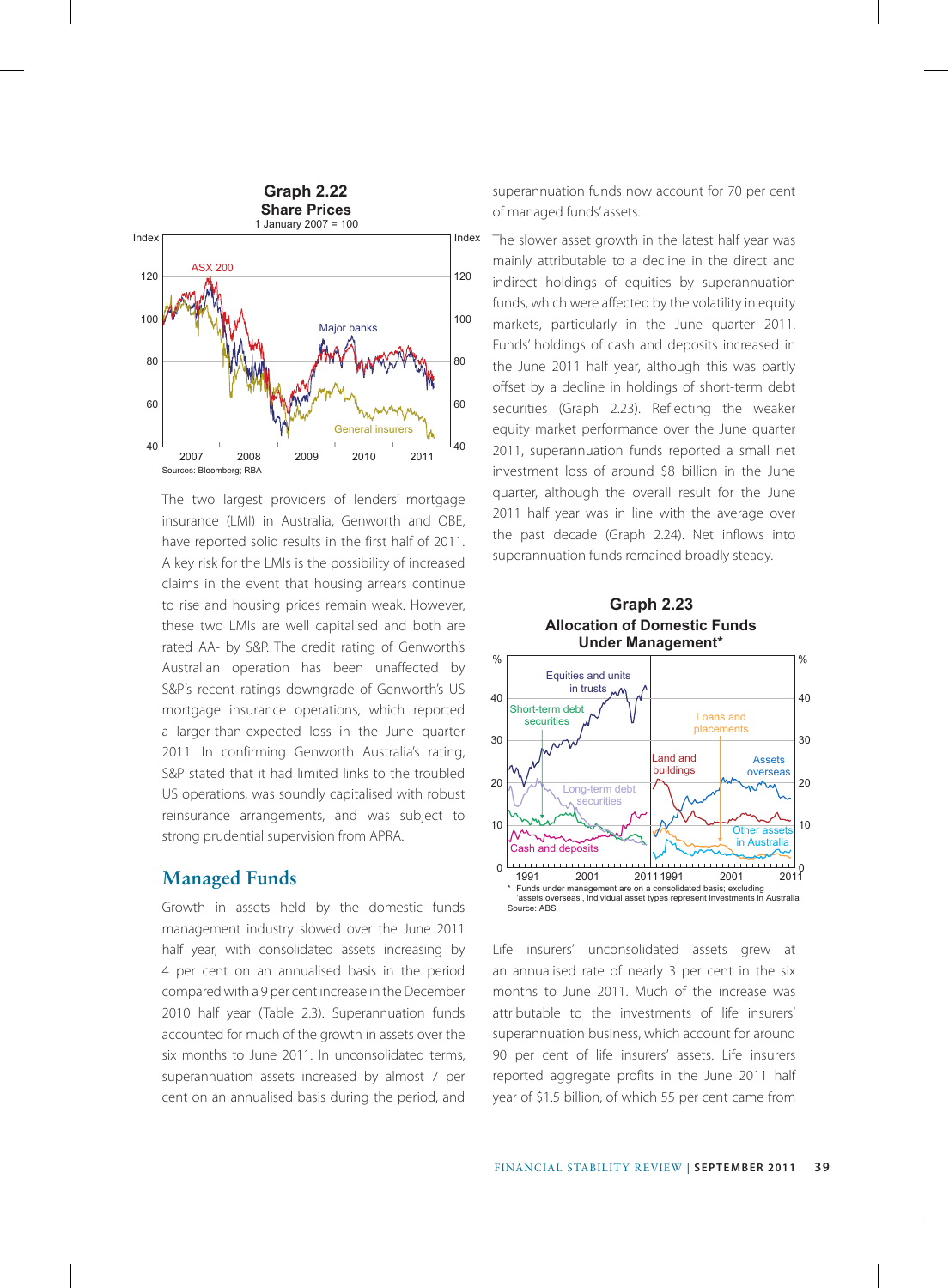|                                    |           |                | Six-month-ended<br>annualised change |          |  |
|------------------------------------|-----------|----------------|--------------------------------------|----------|--|
|                                    | Level     | Share of total | <b>Dec 10</b>                        | June 11  |  |
|                                    | \$billion | Per cent       | Per cent                             | Per cent |  |
| <b>Superannuation funds</b>        | 1 2 9 9   | 70             | 15.7                                 | 6.6      |  |
| of which:                          |           |                |                                      |          |  |
| Equities                           | 377       | 29             | 33.9                                 | 3.5      |  |
| Assets overseas                    | 188       | 14             | 10.3                                 | 11.3     |  |
| Units in trusts                    | 175       | 13             | 25.1                                 | 10.3     |  |
| Deposits                           | 170       | 13             | 11.7                                 | 15.7     |  |
| Net equity in life offices         | 164       | 13             | 10.6                                 | $-4.0$   |  |
| Land, buildings and equipment      | 74        | 6              | 7.4                                  | 10.7     |  |
| Long-term securities               | 53        | $\overline{4}$ | $-10.1$                              | 3.7      |  |
| Short-term securities              | 50        | $\overline{4}$ | $-8.9$                               | $-13.2$  |  |
| Loans and placements               | 10        | 1              | 10.0                                 | $-1.5$   |  |
| Other assets in Australia          | 37        | 3              | $-13.8$                              | 47.0     |  |
| Life insurers <sup>(a)</sup>       | 235       | 13             | 7.1                                  | 2.8      |  |
| <b>Public unit trusts</b>          | 283       | 15             | 0.8                                  | $-5.6$   |  |
| of which:                          |           |                |                                      |          |  |
| Listed property trusts             | 125       | 44             | 4.7                                  | $-0.9$   |  |
| Unlisted equity trusts             | 98        | 35             | 6.3                                  | $-5.5$   |  |
| Listed equity trusts               | 35        | 12             | $-9.3$                               | $-17.8$  |  |
| Other trusts                       | 25        | 9              | $-18.4$                              | $-9.3$   |  |
| Other managed funds <sup>(b)</sup> | 39        | $\overline{2}$ | $-37.7$                              | $-12.3$  |  |
| <b>Total (unconsolidated)</b>      | 1856      | 100            | 10.2                                 | 3.6      |  |
| of which:                          |           |                |                                      |          |  |
| Cross investments                  | 406       |                | 15.5                                 | 1.1      |  |
| <b>Total (consolidated)</b>        | 1449      |                | 8.7                                  | 4.4      |  |

#### **Table 2.3: Assets of Domestic Funds Management Institutions**

June 2011

(a) Includes superannuation funds held in statutory funds of life insurers (b) Cash management trusts, common funds and friendly societies Sources: ABS; RBA

their superannuation business (Graph 2.25). The net premiums and net policy payments of these superannuation businesses were similar in the June 2011 half year compared with the previous half. The remainder of life insurers' profits were derived from ordinary life insurance business. Profit from this business was broadly flat when compared with the previous half year, with levels of net premiums and net policy payments remaining steady.

Life insurers remain well-capitalised, holding capital around 1.5 times their minimum capital requirements as at June 2011. As noted above, APRA is reviewing life insurers' capital standards as part of its broader review of insurers' capital standards.

Outside of superannuation funds and life insurers, the majority of managed funds' assets are held in public unit trusts, although their share of the managed funds industry has been falling. Equity trusts experienced falls in their assets over the June half year, reflecting weaker equity markets in the second quarter. Listed property trusts had a small fall of less than 1 per cent in their asset holdings.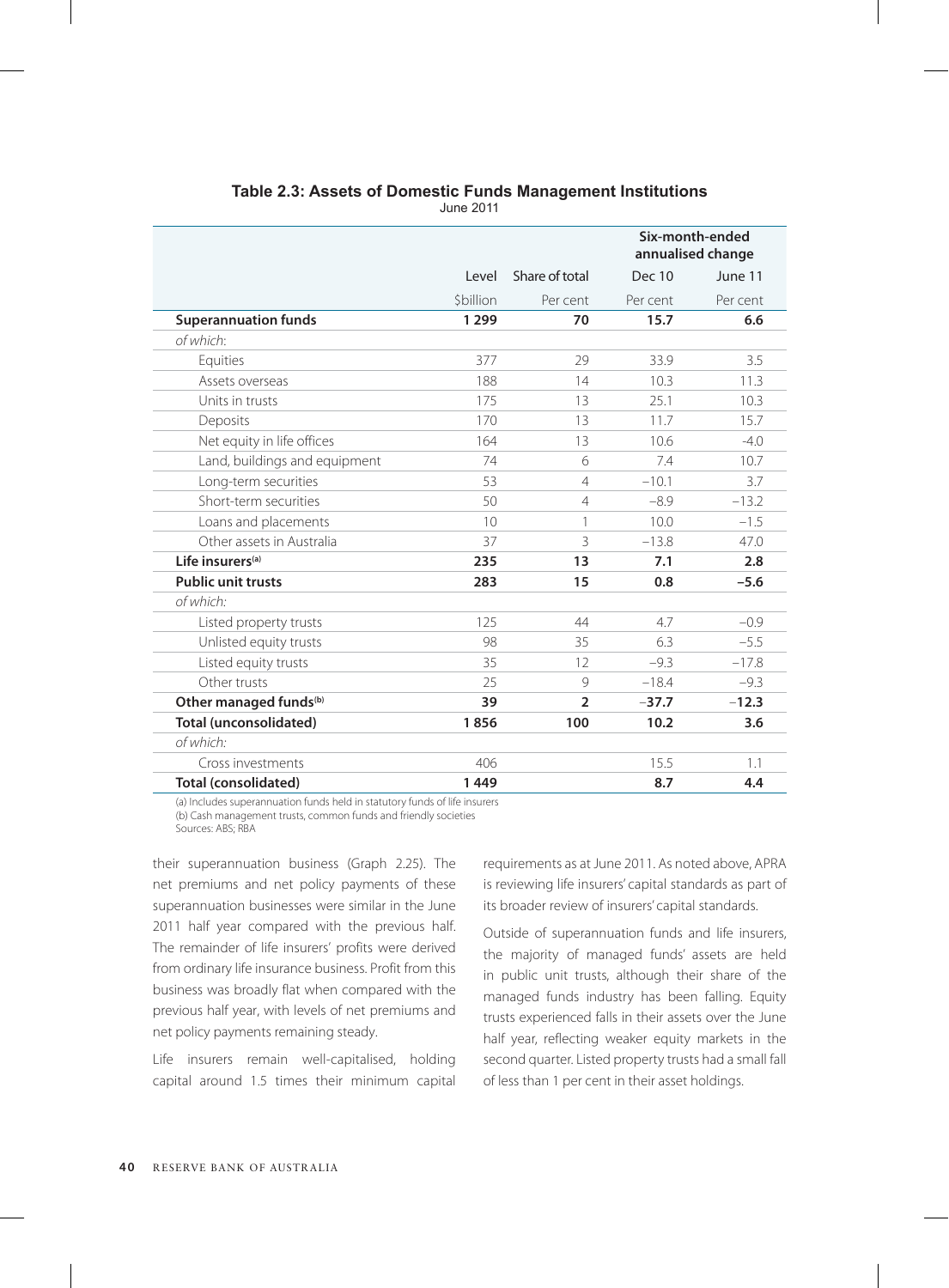



### **Market Infrastructure**

Over the past six months, Australia's payments system infrastructure continued to perform well. Despite some episodes of unsettled market conditions during the period, the growth in the volume and value of high-value interbank payments and foreign exchange transactions involving the Australian dollar was broadly in line with the trends observed since the crisis. The generally low level of volatility in financial markets over the first half of 2011 was reflected in lower margins held by the central counterparties, although heightened volatility in August saw the central counterparties increase margins.

The number of transactions settled in the Reserve Bank Information and Transfer System (RITS) – where high-value payment transactions are settled on a real-time gross settlement (RTGS) basis – remained at peak levels in the first three quarters of 2011, with around 36 000 transactions settled on average each day; this is above the peak in activity before the onset of the crisis (Graph 2.26). In contrast, the average value of transactions settled in RITS fell slightly to \$169 billion per day in the September quarter to date, which is about 17 per cent below the pre-crisis peak. The main impact of unsettled markets has been on values rather than volumes of RTGS activity.



Transactions in RITS settle across Exchange Settlement (ES) accounts held at the Reserve Bank, with final and irrevocable settlement achieved by the simultaneous crediting and debiting of the ES accounts of banks and other approved institutions. Sufficient liquidity in the form of intraday ES balances is critical to ensuring that the settlement of those transactions can occur, as ES accounts are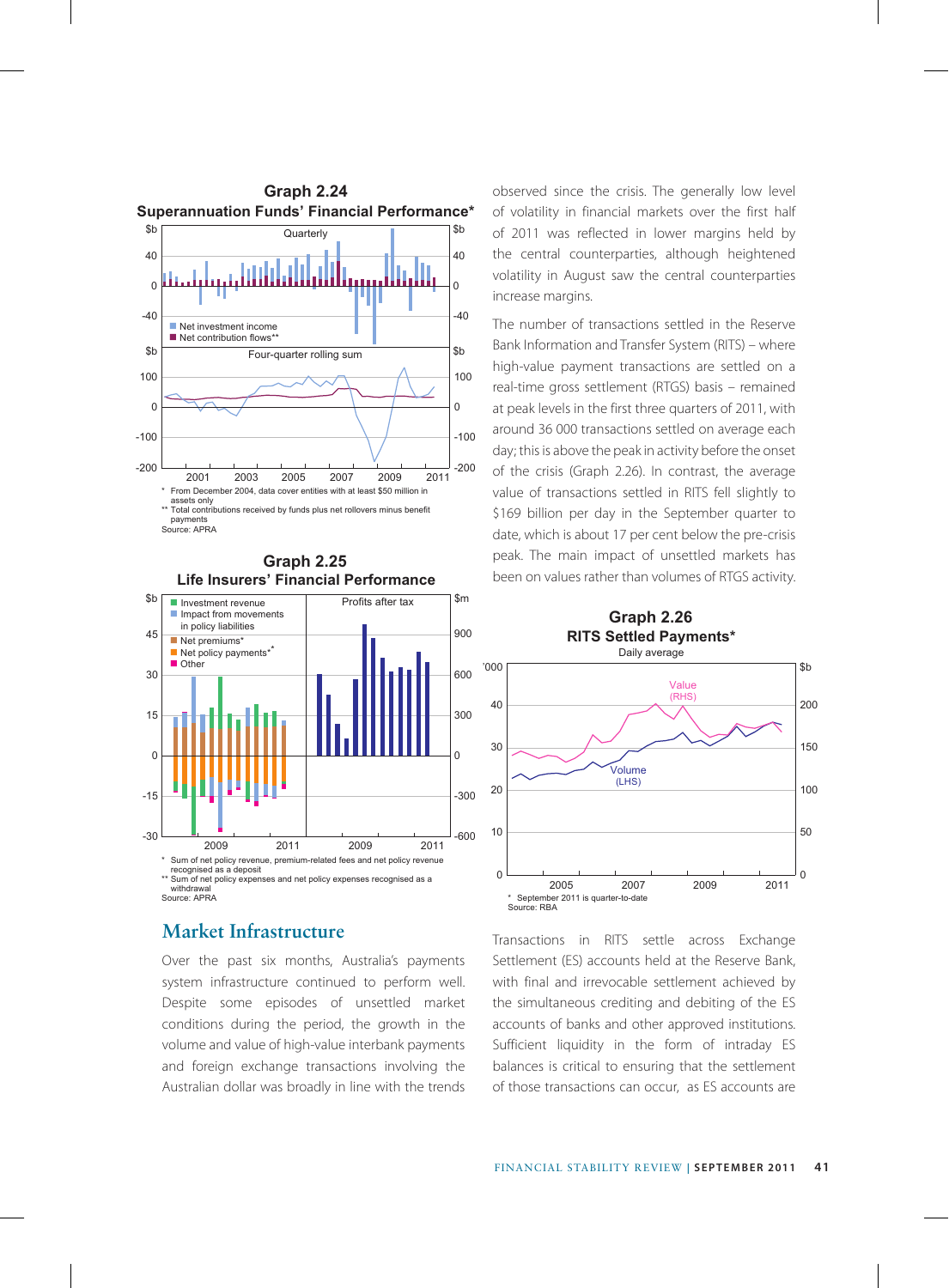not permitted to overdraw at any time. One way to measure the amount of liquidity available to support settlement is to observe the peak in daily ES balances, calculated as the sum of overnight ES balances and the maximum level of intraday repurchase transactions (repos) undertaken with the Reserve Bank. By this measure, the amount of liquidity to support settlement peaked soon after the collapse of Lehman Brothers in September 2008 (Graph 2.27, top panel). After generally declining following the crisis, peak daily ES balances rose to \$14.2 billion in the June quarter 2011, before returning in the September quarter to levels similar to the December quarter 2010. Most of the recent change in intraday ES balances has come through changes in intraday repo activity, with demand for overnight precautionary ES account balances continuing its steady decline from the peak levels seen during the crisis. The liquidity ratio, measured as peak daily liquidity over settled value, approached 8 per cent in the September quarter to date (Graph 2.27, bottom panel). This measure of liquidity remains reasonably high compared with its historical average.





RITS also settles batches of net interbank obligations. The 9.00 am batch includes the settlement of lowvalue retail payments, such as cheques, debit and credit card transactions, and direct entry. In the June quarter 2011, the average daily value settled in the 9.00 am batch increased to a new peak of \$4.1 billion, up 18 per cent compared with the previous quarter (Graph 2.28). This included the largest daily 9.00 am batch since October 2008, with a settled value of \$9.4 billion, on Wednesday, 27 April – the first settlement day after the 5-day Easter/Anzac Day public holiday period. These 9.00 am batch values have remained high in the September quarter. The average daily value settled in the ASX's CHESS (Clearing House Electronic Subregister System) batch – which settles payment obligations arising from equities transactions – fell in the September quarter to date, after increasing by 22 per cent in the June quarter 2011. The values settled in the CHESS batch remain well below their pre-crisis levels and reflect the 'lumpiness' of capital raising activity, together with fluctuations in equities market turnover.

Continuous Linked Settlement (CLS) Bank settles foreign exchange transactions on a paymentversus-payment basis, thereby eliminating foreign exchange settlement risk. It settled an average of \$218 billion of foreign exchange transactions